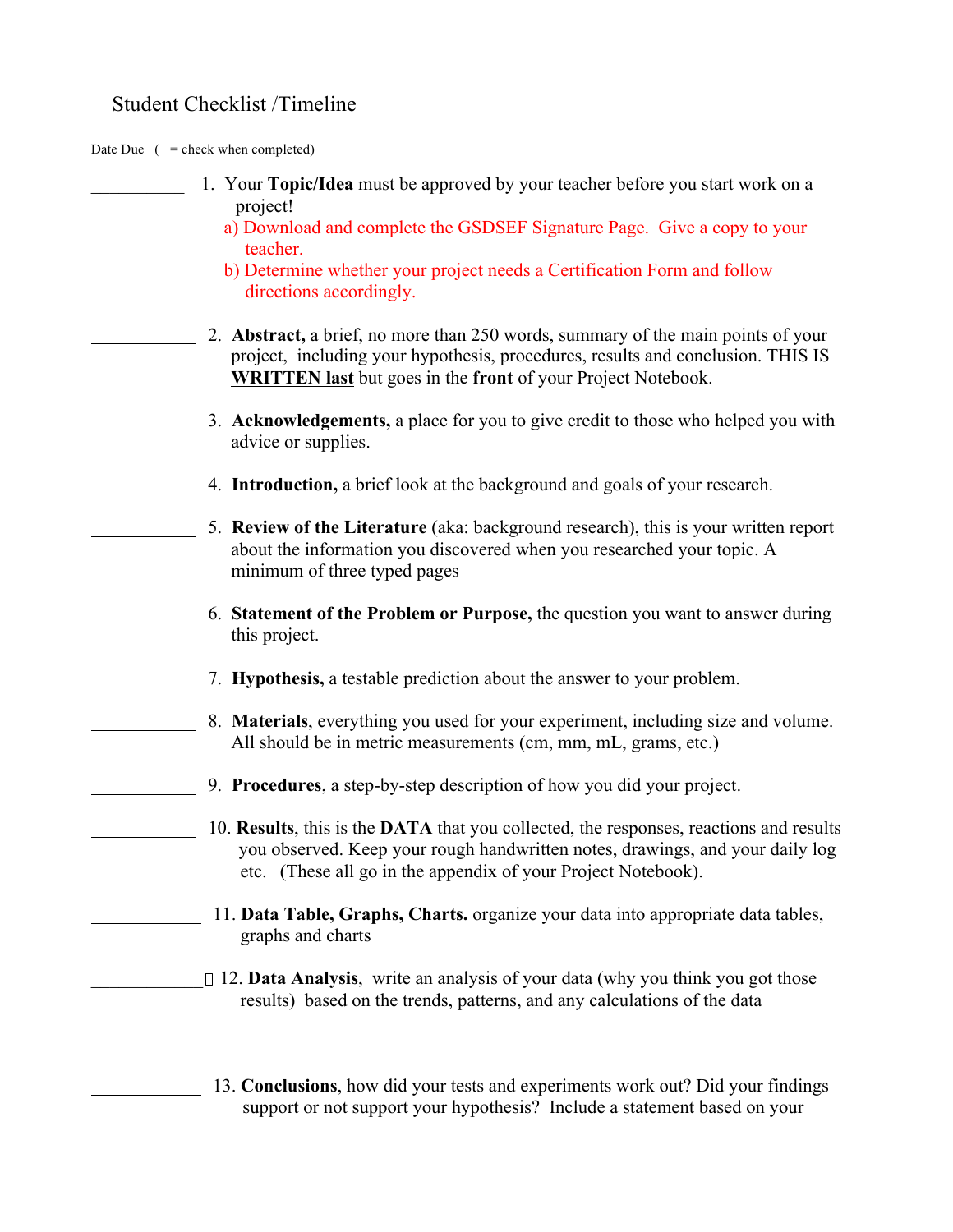results.

| 14. <b>Recommendations</b> , your ideas on possible uses for your findings and any<br>additional tests which should be made. Would you do this project again, or<br>could you continue this project another year?                                             |
|---------------------------------------------------------------------------------------------------------------------------------------------------------------------------------------------------------------------------------------------------------------|
| 15. Bibliography, a list of items referenced/used as you researched this project.<br>Include interviews of people who gave you information. Jr. Division projects<br>should have a minimum of 5 sources and Sr. Division projects a minimum of<br>10 sources. |
| 16. Appendices, selected photos, graphs, your Daily Log and all Raw Data.                                                                                                                                                                                     |
| 17. Completed Project Notebook and Display are ready for school fair                                                                                                                                                                                          |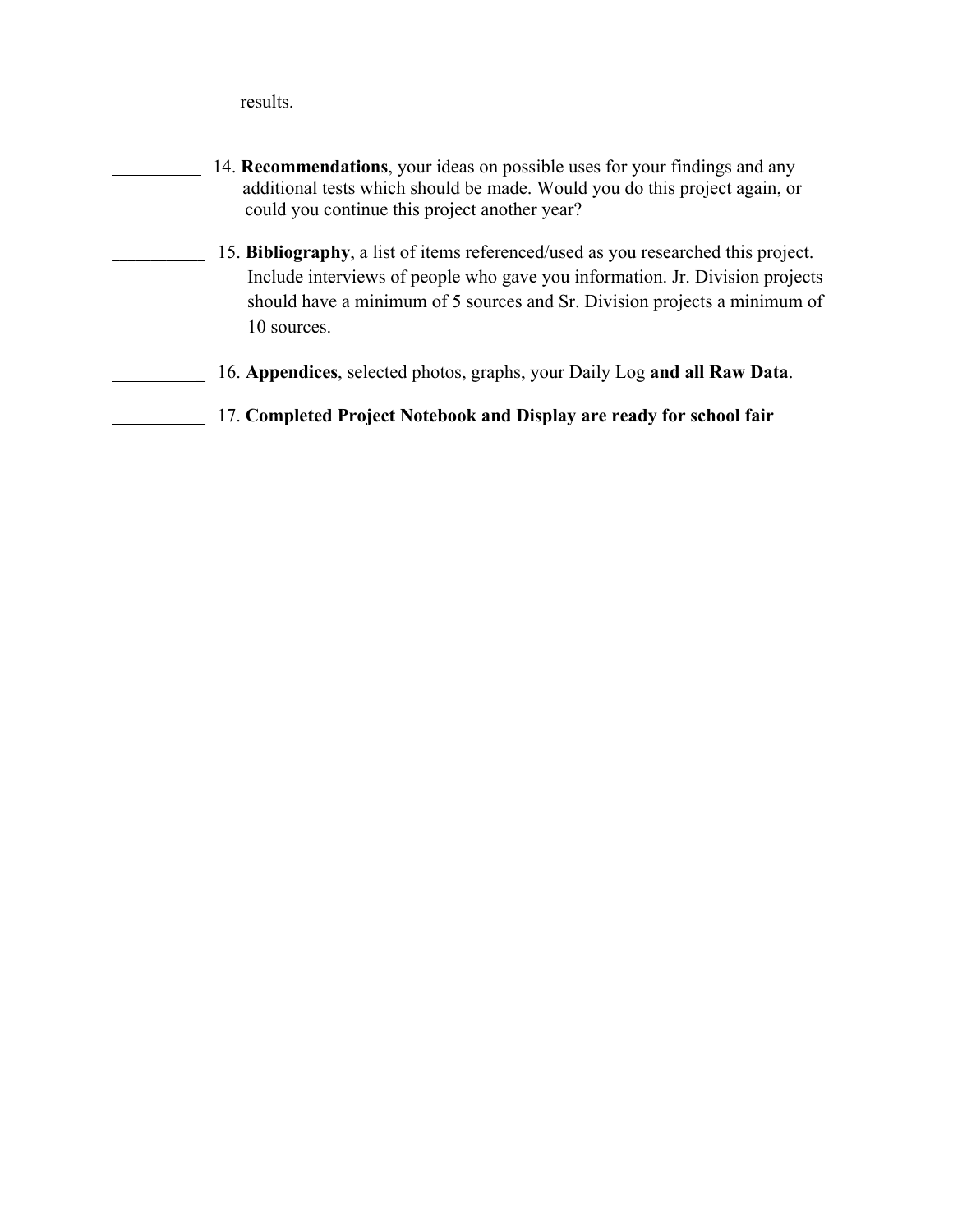## **Title**

**(reflects what your experiment is about)**

# **Example: The Effect of Pretreament of** *Raphanus sativus* **Seeds On Percent Germination and Growth Rate**

# **Insert image if desired**

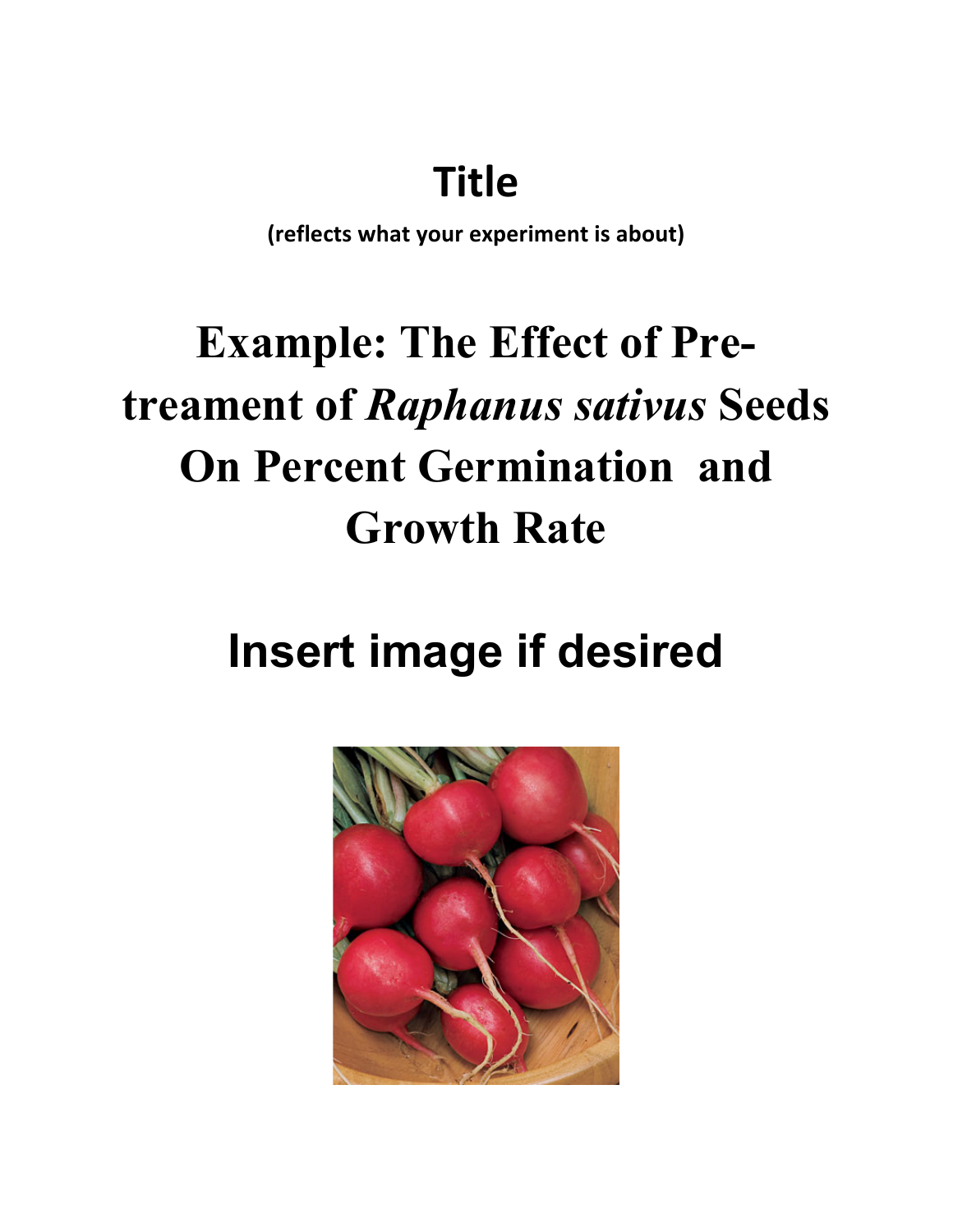## **Table of Contents**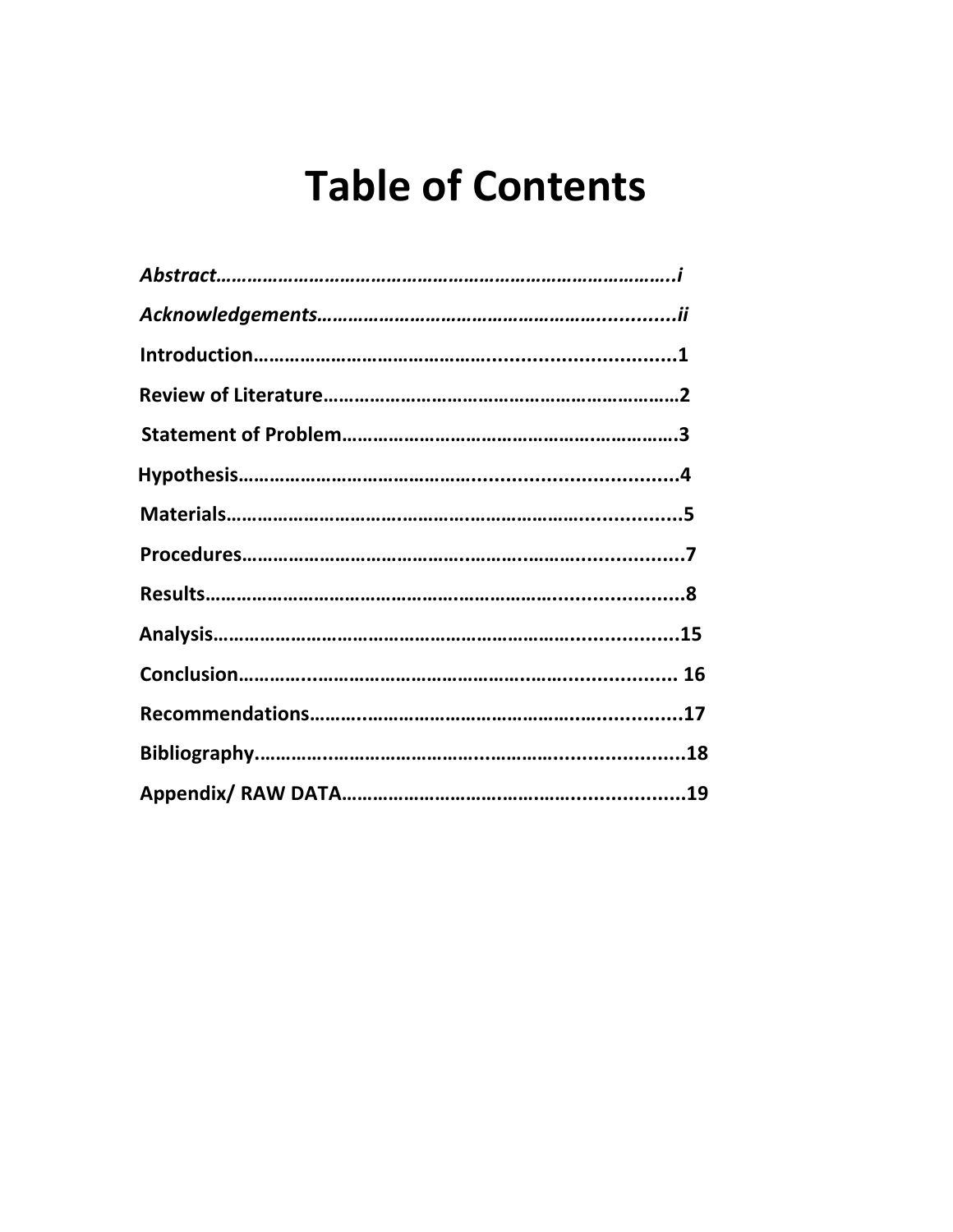## **Abstract**

The abstract is a summary of your project and is written--AFTER ALL YOUR WORK IS COMPLETED--using 200 to 250 words--one page or less, be succinct!

Start with the title and your hypothesis then briefly describe your procedures and results, then summarize your conclusions.

You do your abstract LAST but it goes in the FRONT of your Project Notebook.

#### REMINDER:

Your abstract is an important part of your work and must appear in the front of your notebook, in your PowerPoint submission and you should also attach a copy of it to your display board; or put it in a plastic sleeve and lay it in front of your display board where judges will see it first as they begin to evaluate your project.

#### **Example Abstract:**

**This project examined the effect of pre-soaking radish seeds in water 4 hrs. and 24 hrs to determine if it affected the germination percentage and growth rates vs. a non-soaked control. It is hypothesised that the seeds soaked in water for four hours will have a higher germination % and a higher growth rate than control seeds and 24 hr soaked seeds. Trials of 30 seeds were set up for each condition-Control, 4 hr. pre-soak and 24 hr. pre-soak-and data were recorded for seed germination and plant growth (cm.)** 

**Results indicated that the initial hypothesis was not supported—the seeds soaked for 24 hrs. produced the highest germination % (16.9% more than control) and growth rate (45.2% more than control, slope of growth curve = 1.33 for 24 hour soak, 1.00 for 4 hour soak and 0.916 for the control). Seeds soaked for 4 hrs produced a germination of 7.8% more than control and a growth rate of 9.2% more than control. The 24 hr. pre-soak was the most beneficial to plant germination and growth. As the seed coverings became more permeable, the inside of the seeds may have absorbed the water better and started the process of germinating. This would lead to a better germination rate which would result in a higher yield from the garden.**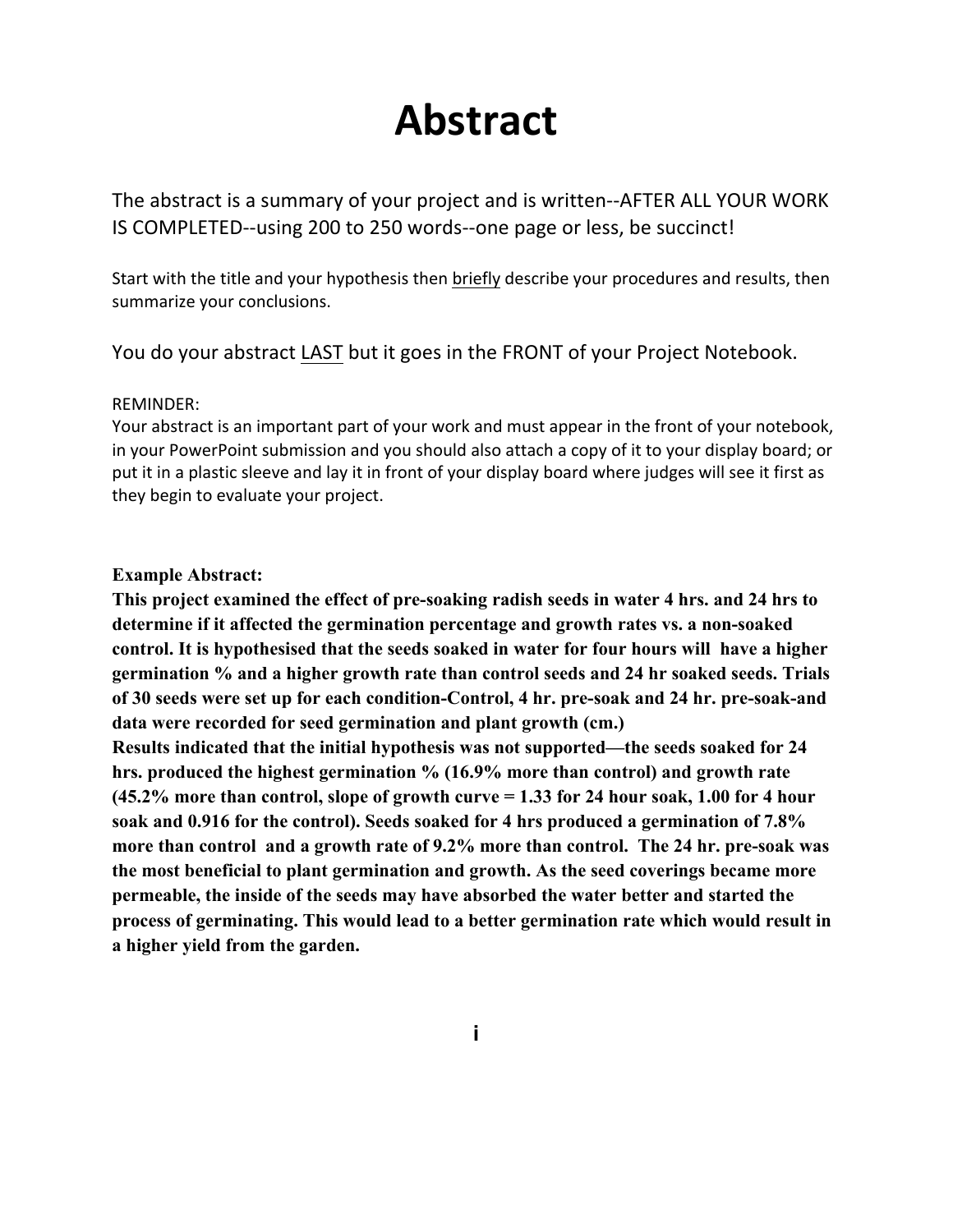# **Acknowledgements**

This is where you thank all the people who helped you. No more than a single page.

### **Example:**

**I would like to thank my parents and teacher(s) for their wonderful help and support. I would also like to thank Prof. John Smith for allowing me to use equipment from his laboratory at State University to run my experiments. And I give a big thank you to the**  *Home Improvement Store* **for donating the materials I needed to test my seed germination.**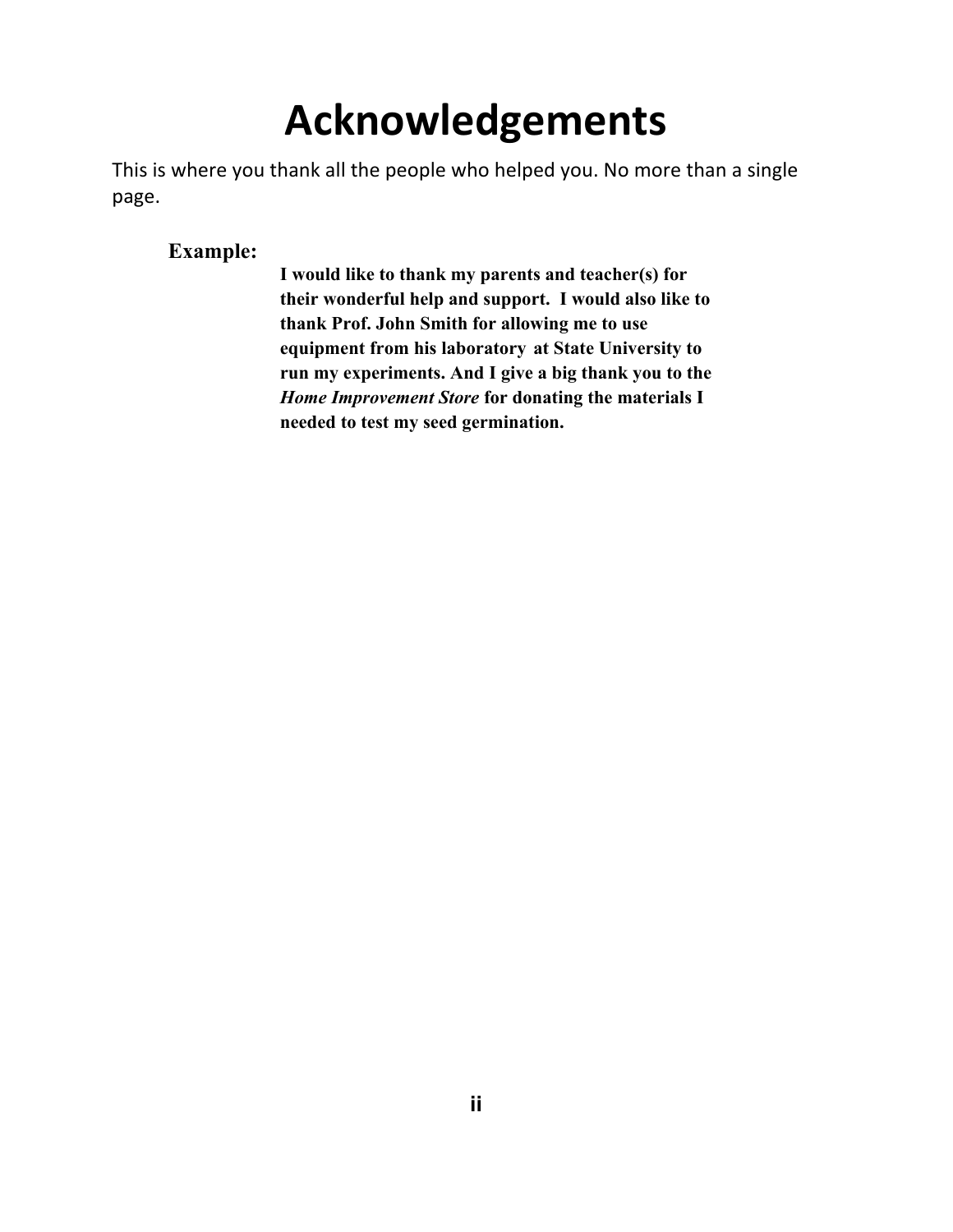## **Introduction**

Here you tell why and how your project came to be.

In no more than a single page give a brief overview of the background and goals of your project.

Why did you choose this topic?

### **Example:**

**Home gardening is popular among many families. "Farm to fork" is a fast growing movement. Since the areas are so small that people use, it is crucial for as many seeds as possible to germinate and grow to maturity more quickly and yield edible products that can be used by the families. Is there a way that seeds can be pre-treated to ensure higher germination rates and improve growing?**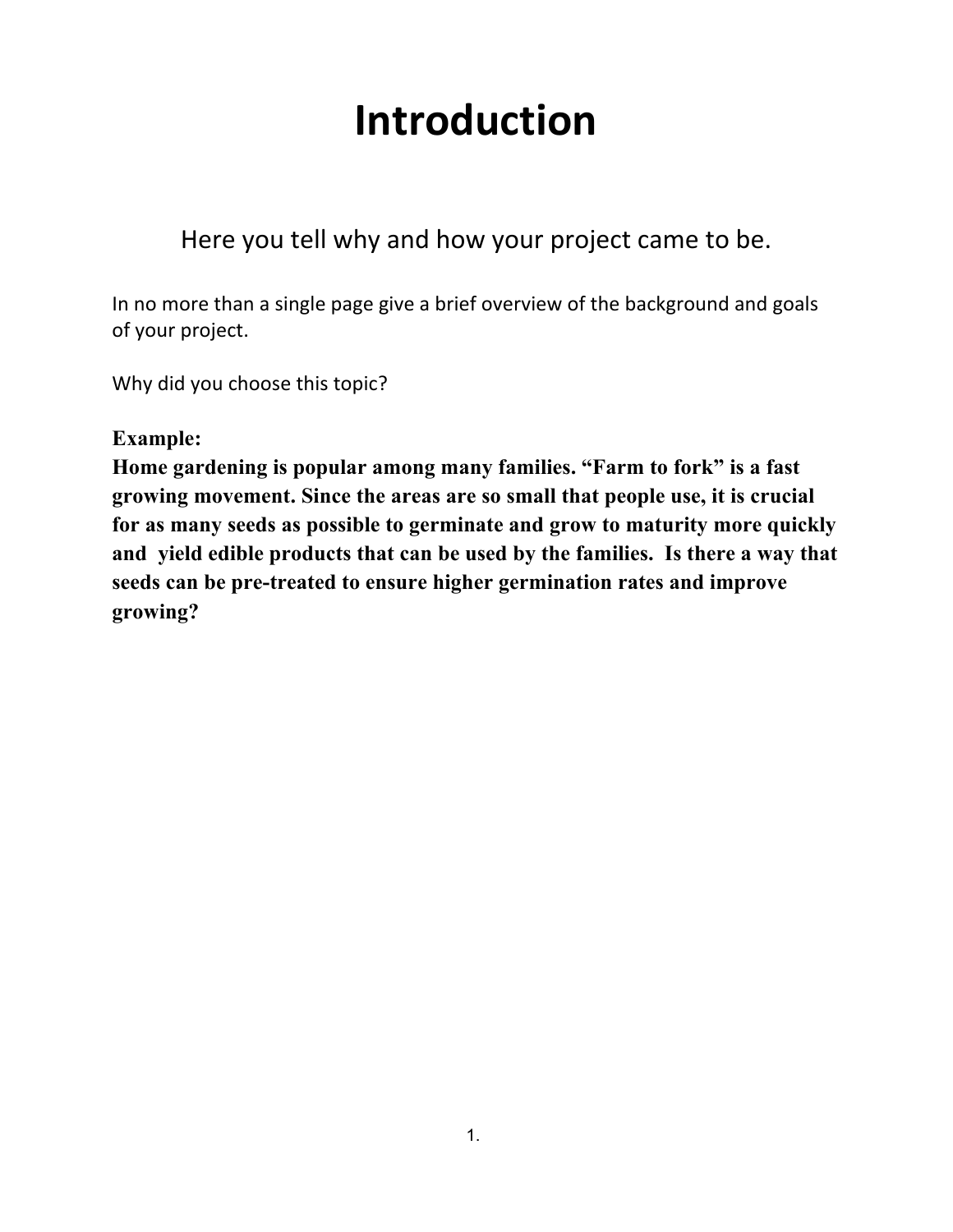## **Review of Literature**

This section of your notebook is a report on the topic you have researched for your project. Write it so that a reader (judge/teacher) can see how much work you have done. This report should be at least three typed pages and will summarize the information you found about your topic before you start your experiment. This report should be double-spaced and in a readable 12 pt font. "Times New Roman" or "Times" would be good choices. Remember to use the writing skills you have learned in English classes, including:

- 1. Start with an introductory paragraph that generates interest and indicates what is coming.
- 2. The main body of your report should be written in complete paragraphs that describe information you found while researching your topic.
- 3. Give credit where credit is due! Copying, rephrasing or reporting on someone else's work or idea is fine as long as you give the person credit for their thought or work.
- 4. Have a concluding paragraph that "pulls" it all together.

#### **Make sure you proof-read your work AND have someone you trust also proof-read your work!**

For the radish experiment some of the topics I would research are:

- What is a radish and what is its latin name?
- What are the parts of a seed and what are their functions?
- How does a seed germinate?
- What are the parts of the radish plant and what are their functions?
- What is potting soil (or whatever I will use to grow the seeds?
- What are the nutrients that a seed needs in order to germinate?
- What are the nutrients that a radish plant needs in order to grow?
- What are the light requirements that a seed/plant need in order to grow?
- Interview someone at a gardening center to find out about soil, best place to grow plants and seed starter trays

These topics might lead to more research that you will need to do. This is just a starting point.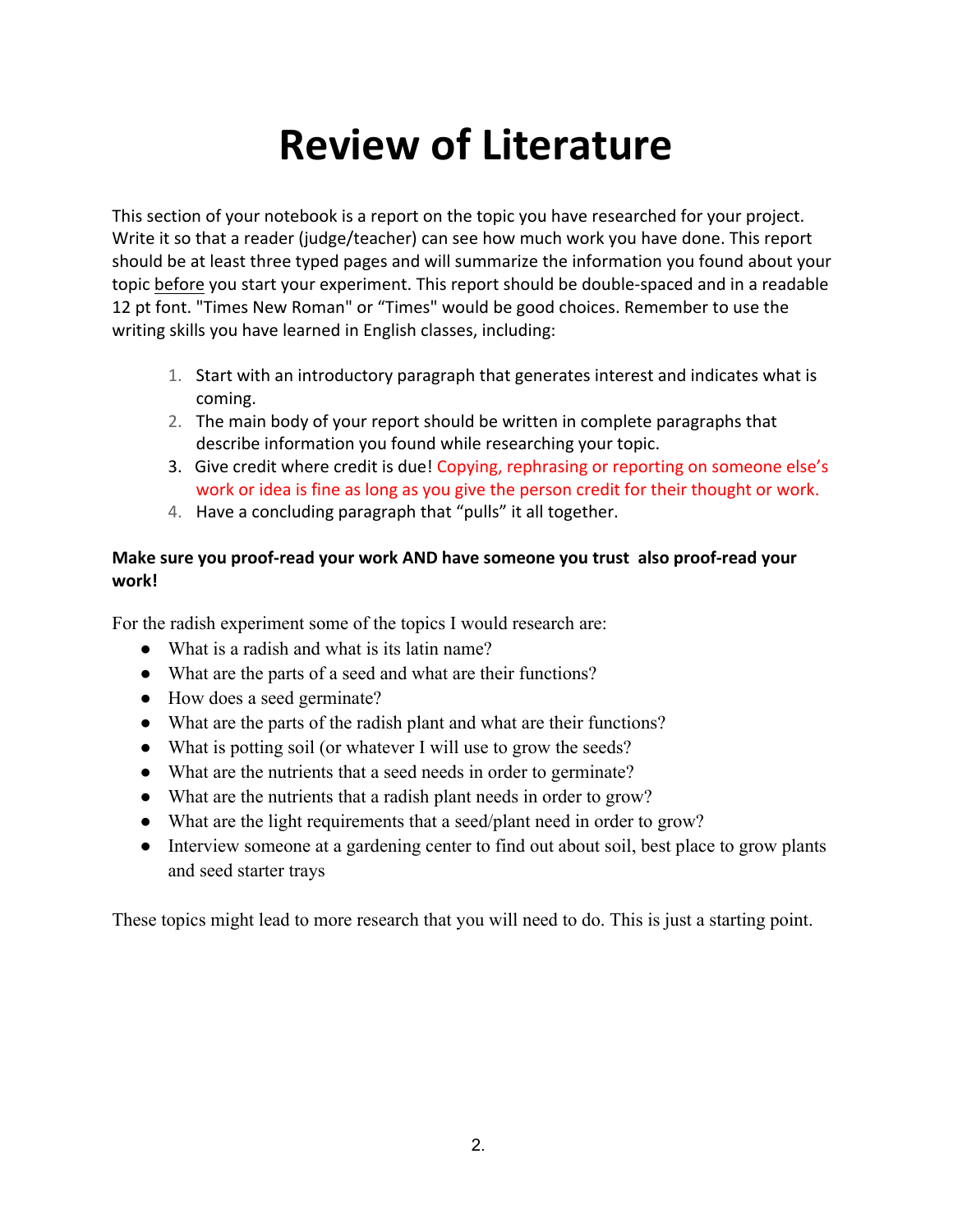# **Statement of Problem**

This is where you put in words exactly what you want to test. This could be a question or a statement.

### **Example:**

**Does pretreating radish seeds by soaking them in water for different times affect the germination percentage and growth rate of the plants?**

**Or**

**The effect on radish seeds' germination percentage and growth rate of plants when they are soaked in water for different times.**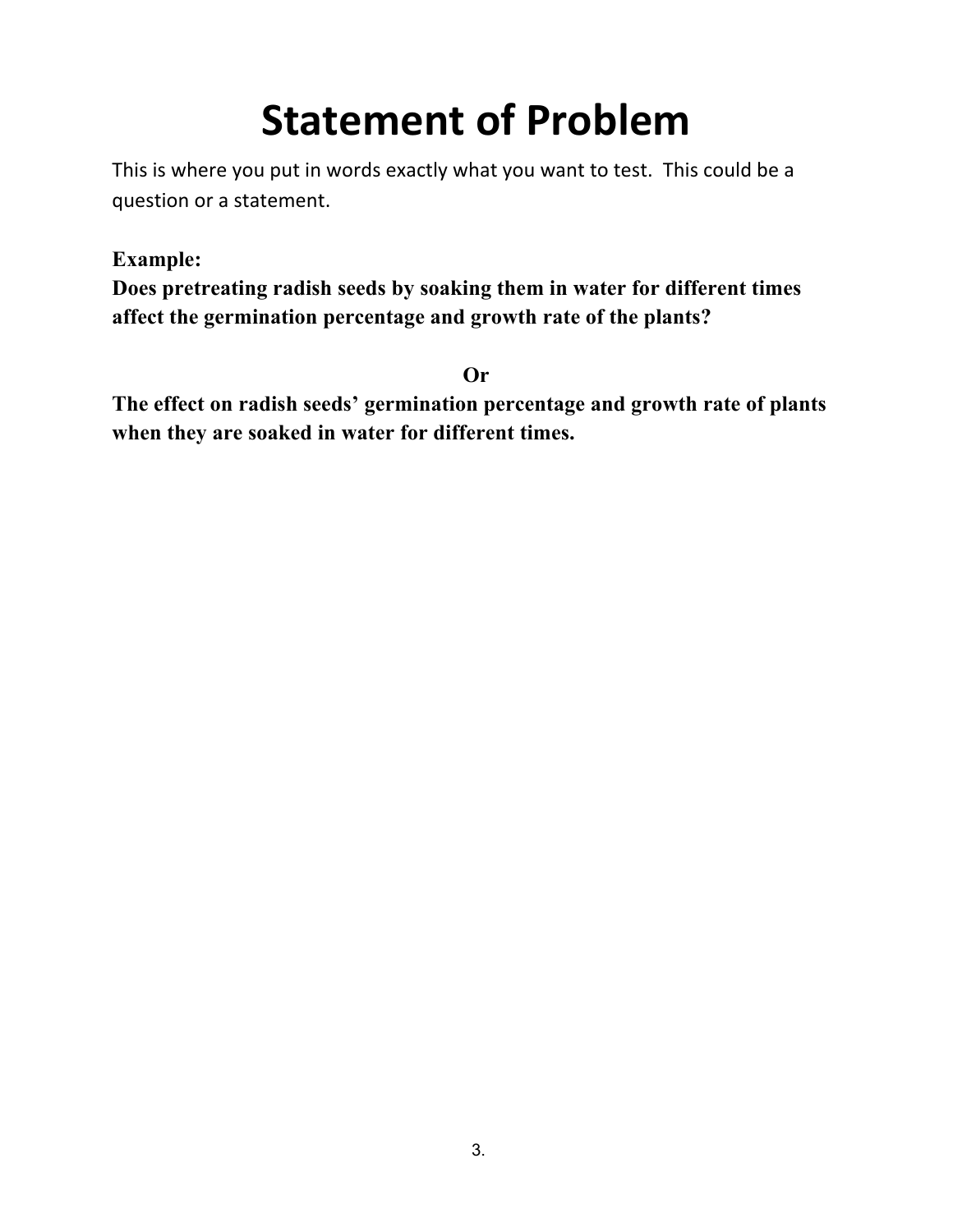# **Hypothesis**

This can go on a new page or be part of the previous page. Your choice.

A hypothesis is a tentative, testable answer to a scientific question. Once a scientist has a scientific question she/he is interested in, the scientist does research by reading to find out what is already known on the topic. Then she/he uses that information to form a tentative answer to her/his scientific question, but keep in mind, that the hypothesis also has to be testable since the next step is to do an experiment to determine whether or not the hypothesis is right!

NOW, based on what you have read as you did a review of the literature on your topic, the research paper you have written, and the problem you have identified, you are ready to ask a question about your topic. You will be making a "prediction" as to what the answer or outcome will be. This is called your hypothesis and it goes here in your notebook!

### **Example:**

**It is hypothesised that the seeds soaked in water for four hours will have a higher germination percentage and a higher growth rate than the seeds that are not soaked (control) and seeds that are soaked for twenty four hours.**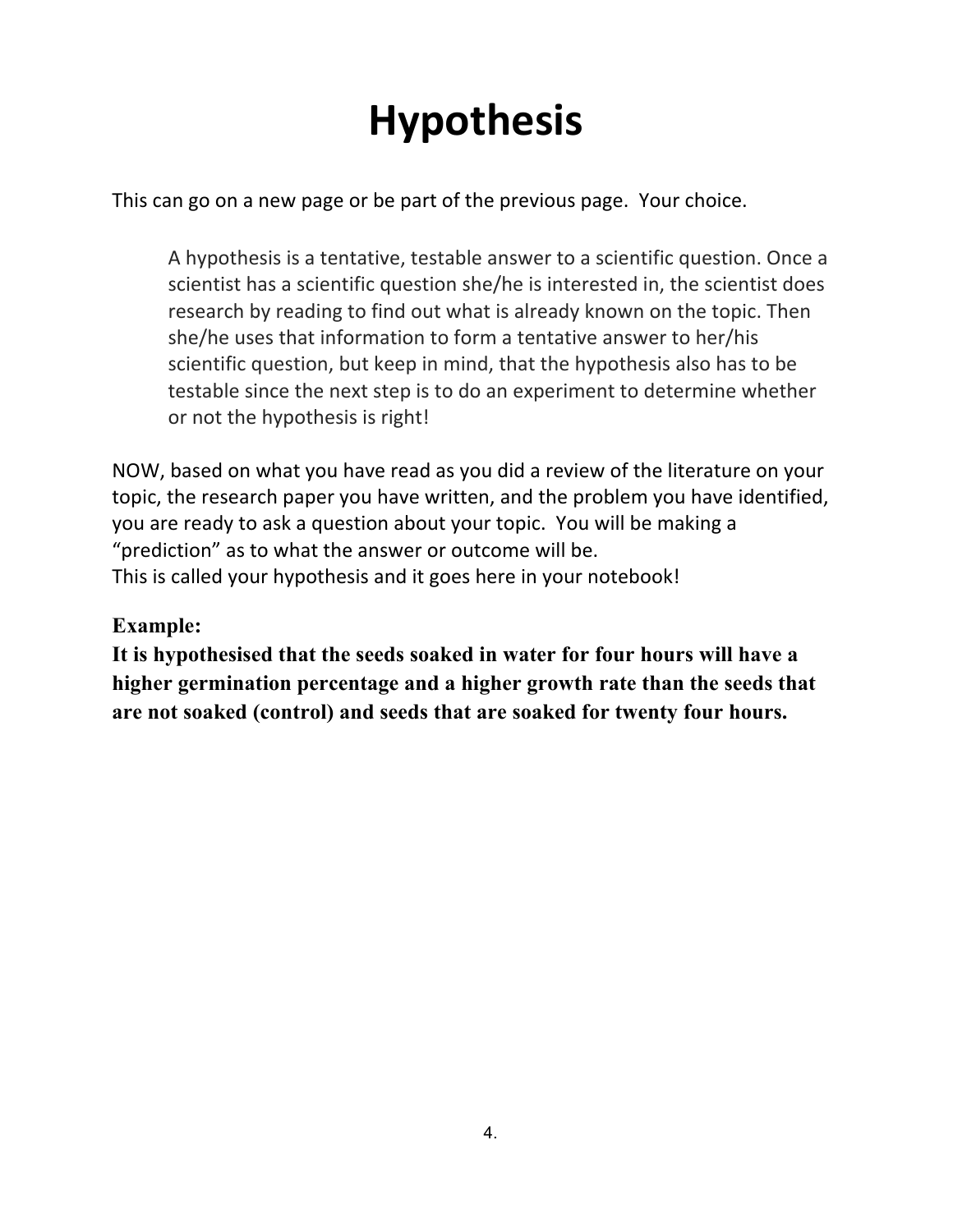## **Materials**

On this page you will put what materials you will need to conduct your experiment.

### **Example:**

**Three packs (put name of company after you purchase) of radish seeds 1 – 5 kg bag of Miracle Gro Potting soil Seed starter trays (enough for 100 seeds) include sizes when you purchase them in centimeters Three 250 mL beakers ( for measuring soil and soaking seeds) Digital scale set in grams (1 gm to 1000 gm) Tap water 100 mL graduated cylinder for measuring water to moisten plants Celsius thermometer (-20 to 120<sup>o</sup> C degree range) Metric ruler (0-30.5 cm range) Device for taking pictures**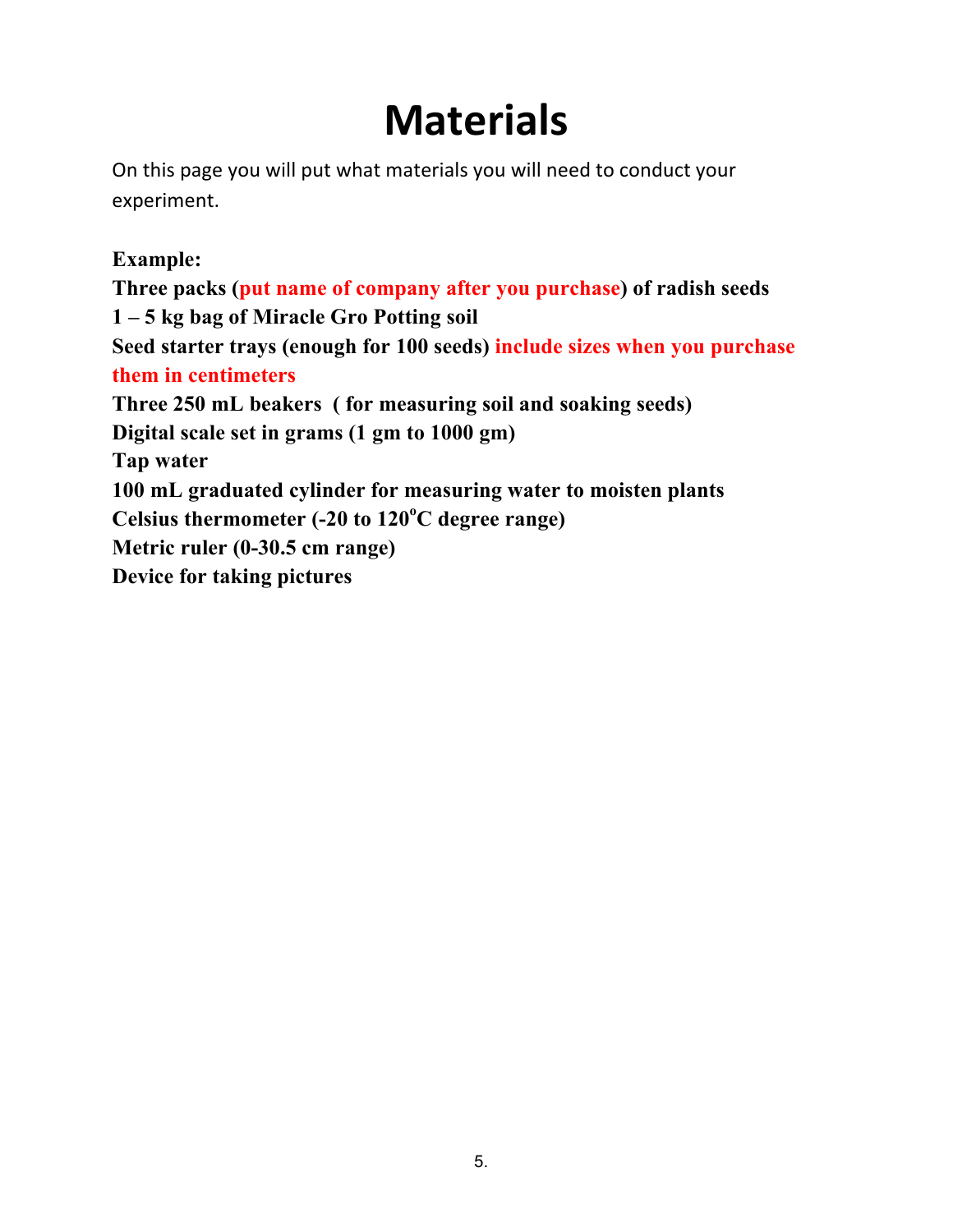# **Procedure**

On this page you want to give a step by step description of what you did. It should be clear enough that someone could repeat your experiment exactly as you did it. Documenting your procedure with pictures is very helpful. Include a picture at the end of the procedure, if possible.

## **Example**

- **1. Obtain all supplies.**
- **2. Count 30 seeds and place them in 250 mL beaker with 100 mL tap room temperature water for 24 hours. Take the temperature in Celsius of the water and record.**
- **3. Count 30 seeds and place them in a different 250 mL beaker with 100 mL tap room temperature water for 4 hours. Take the temperature in Celsius of the water and record.**
- **4. Put the seed starter trays in the place where the experiment will be done (you will need to describe whether it is a sunny location or an inside location).**
- **5. Put \_\_\_\_\_ grams of soil in each of ninety sections of the seed starter trays. (You will have to test first to see how many grams are needed to fill the sections and then fill in the bland with that amount. )**
- **6. After the seeds have been soaking for their allotted times, place one seed per treatment in each section of tray. Take 30 seeds that have not been soaked and put them in the other 30 sections. Mark the trays with which seeds have had which treatment.**
- **7. Water all seeds with 10 mL tap water. (If more water is needed than than change your procedure accordingly)**
- **8. Check trays each day and water as needed. Record when watered and amount of water that was put on plants in log book. Record temperature of water.**
- **9. Once seeds start to germinate, record in a data table when each seed germinated. Start measuring height in cm and record in the data table. Keep track of number of leaves in each plant. Take pictures to document your results.**
- **10. In log book where your raw data is, make any observations about the different treatments that might be used later in analysis.**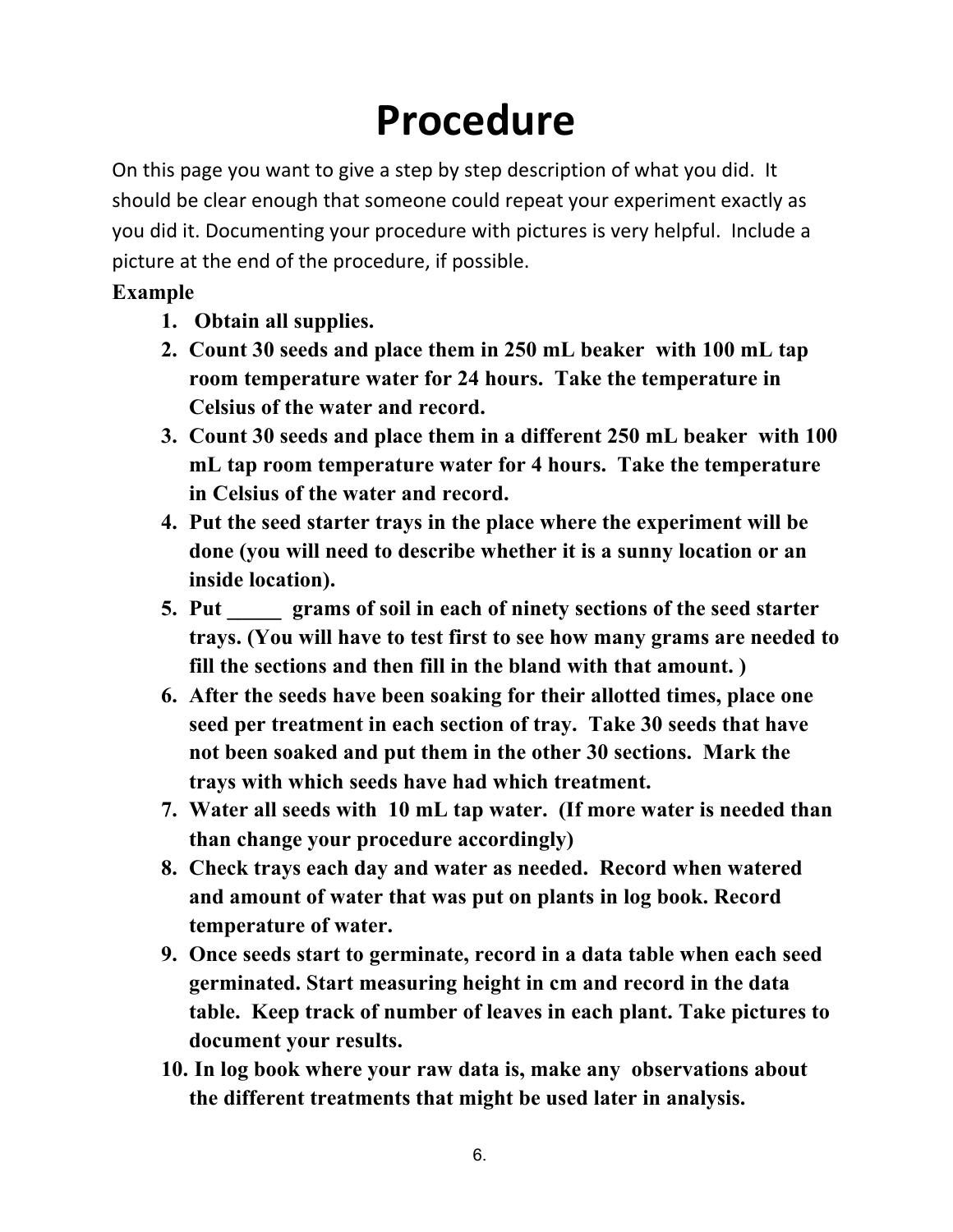- **11. Calculate % difference between Control germination rates and 4hr. and 24hr. soaked seeds germination rates.**
- **12. Calculate % difference between 4hr. and 24hr. soaked seed germination rates.**
- **13. Calculate % difference between Control average height and 4hr. and 24hr. soaked seeds average height.**
- **14. Calculate % difference between 4hr. and 24hr. average height**
- **15. Calculate % difference between Control germination rates and 4hr. and 24hr. soaked seeds germination rates.**
- **16. Calculate % difference between 4hr. and 24hr. soaked seeds germination rates.**
- **17. Calculate % difference between Control average height and 4hr. and 24hr. soaked seeds average height.**
- **18. Calculate % difference between 4hr. and 24hr. average height**



Empty Seed Starter Tray



Day 6 Control

These are pictures I got from internet. Your pictures would be the actual pictures of your experiment.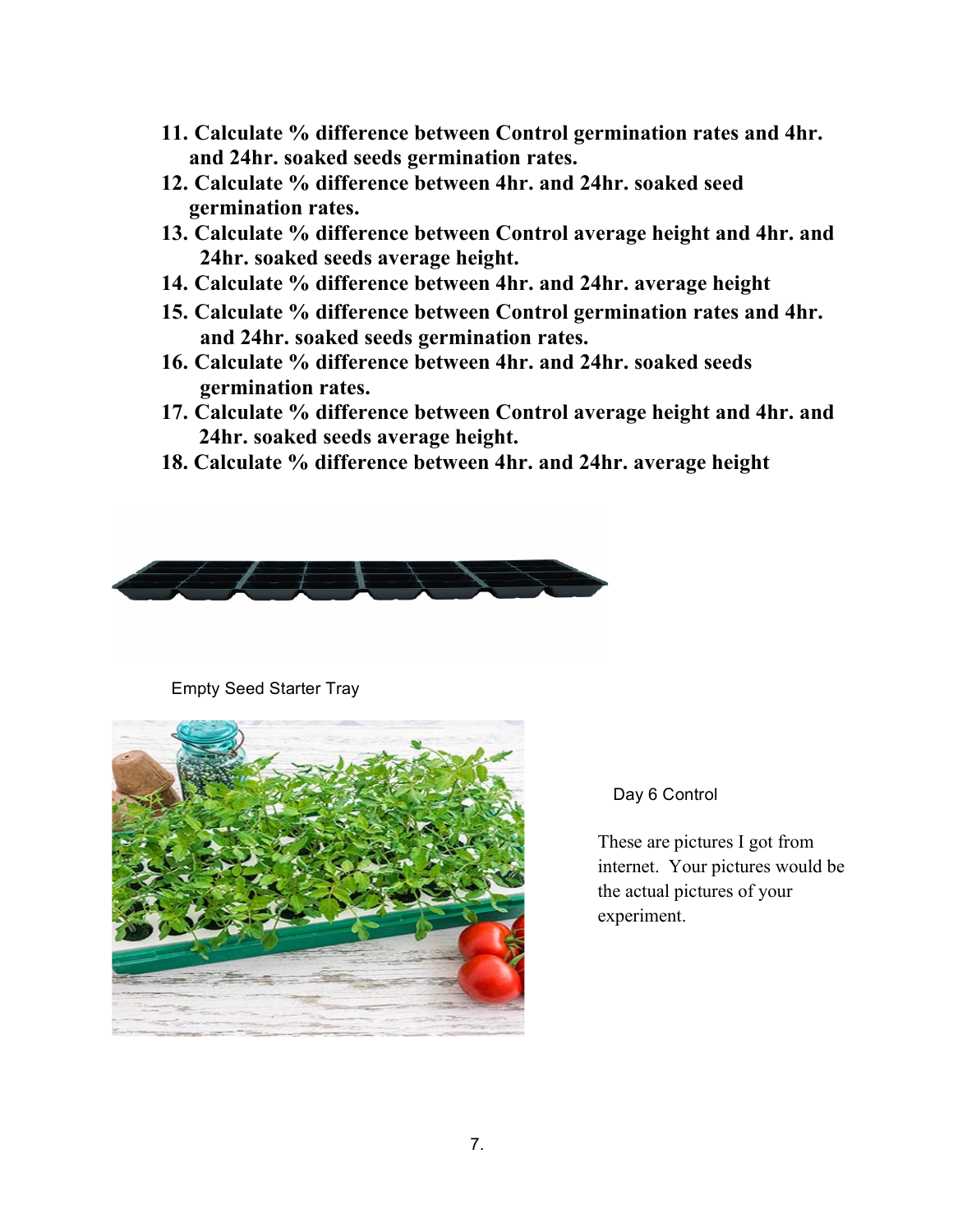# **Results and Statistical Analysis**

A formal version of the "raw" data you have collected, like responses, reactions, results you observed and recorded goes here. You may need many pages for all your results. Including pictures of your results as the experiment progresses is essential. This allows judges to visualize what you have done and what the results were. KEEP the raw data (hand scribbled notes, extra photos, etc.) as is and include it at the end of your notebook.

#### **Example:**

**You would keep the results of all ninety seeds in your notebook as "raw data." Then you would start making data tables to reflect what you want to show. The question you are answering is about sprouting rates and growth so that would be the main focus of your graphs and data table.**

|                |                | Control                 | <b>Control</b>  | $\overline{4}$ |                         | 4 hour          | 24          |                  | $24$ hr         |
|----------------|----------------|-------------------------|-----------------|----------------|-------------------------|-----------------|-------------|------------------|-----------------|
|                |                | avg.numb                | Average         | hour           | 4 hr avg.               | average         | hr.         | 24 hr            | average         |
| Dal            | Control        | er of                   | growth          |                | sprounumber of          | growth          |             | sprou avg.number | growth          |
| y              | sprout         | leaves                  | (cm)            | ted            | leaves                  | (cm)            | ted         | of leaves        | (cm)            |
| $\mathbf 1$    | $\mathbf 0$    | $\mathbf 0$             | $\overline{0}$  | $\mathbf 0$    | $\mathbf 0$             | $\overline{0}$  | $\mathbf 0$ | $\mathbf 0$      | $\overline{0}$  |
| $\overline{2}$ | $\mathbf 0$    | $\mathbf 0$             | $\overline{0}$  | $\mathbf 0$    | $\mathbf 0$             | $\overline{0}$  | $\mathbf 0$ | $\pmb{0}$        | $\overline{0}$  |
| 3              | $\mathbf 0$    | $\mathbf 0$             | $\overline{0}$  | $\overline{2}$ | $\mathbf 0$             | $\overline{0}$  | 5           | $\mathbf{1}$     | $\overline{0}$  |
| $\overline{4}$ | $\overline{2}$ | $\mathbf 0$             | $\overline{0}$  | 8              | 1                       | $\overline{1}$  | 17          | 4                | $\overline{1}$  |
| 5              | $\overline{7}$ | 3                       | $\overline{1}$  | 17             | 3                       | $\overline{3}$  | 27          | 5                | $\overline{4}$  |
| 6              | 19             | $\overline{\mathbf{4}}$ | $\overline{2}$  | 25             | 3                       | $\overline{4}$  | 27          | 5                | $6\overline{6}$ |
| $\overline{7}$ | 23             | $\overline{4}$          | $\overline{4}$  | 25             | $\overline{\mathbf{4}}$ | $6\overline{6}$ | 27          | $\,6$            | 9               |
| 8              | 23             | 5                       | $6\overline{6}$ | 25             | 5                       | $\overline{8}$  | 27          | $6\phantom{a}$   | 10              |
| 9              | 23             | 5                       | $\overline{7}$  | 25             | 5                       | 9               | 27          | $\,6$            | 12              |
| 10             | 23             | 5                       | $\overline{8}$  | 25             | 5                       | 10              | 27          | 6                | 12 <sub>2</sub> |
| 11             | 23             | 6                       | 9               | 25             | 5                       | 11              | 27          | 6                | 14              |
| 12             | 23             | 6                       | 11              | 25             | 6                       | 12              | 27          | 6                | 16              |

#### **Data Table of Averages of Control, 4 hr soak and 24 hr soak**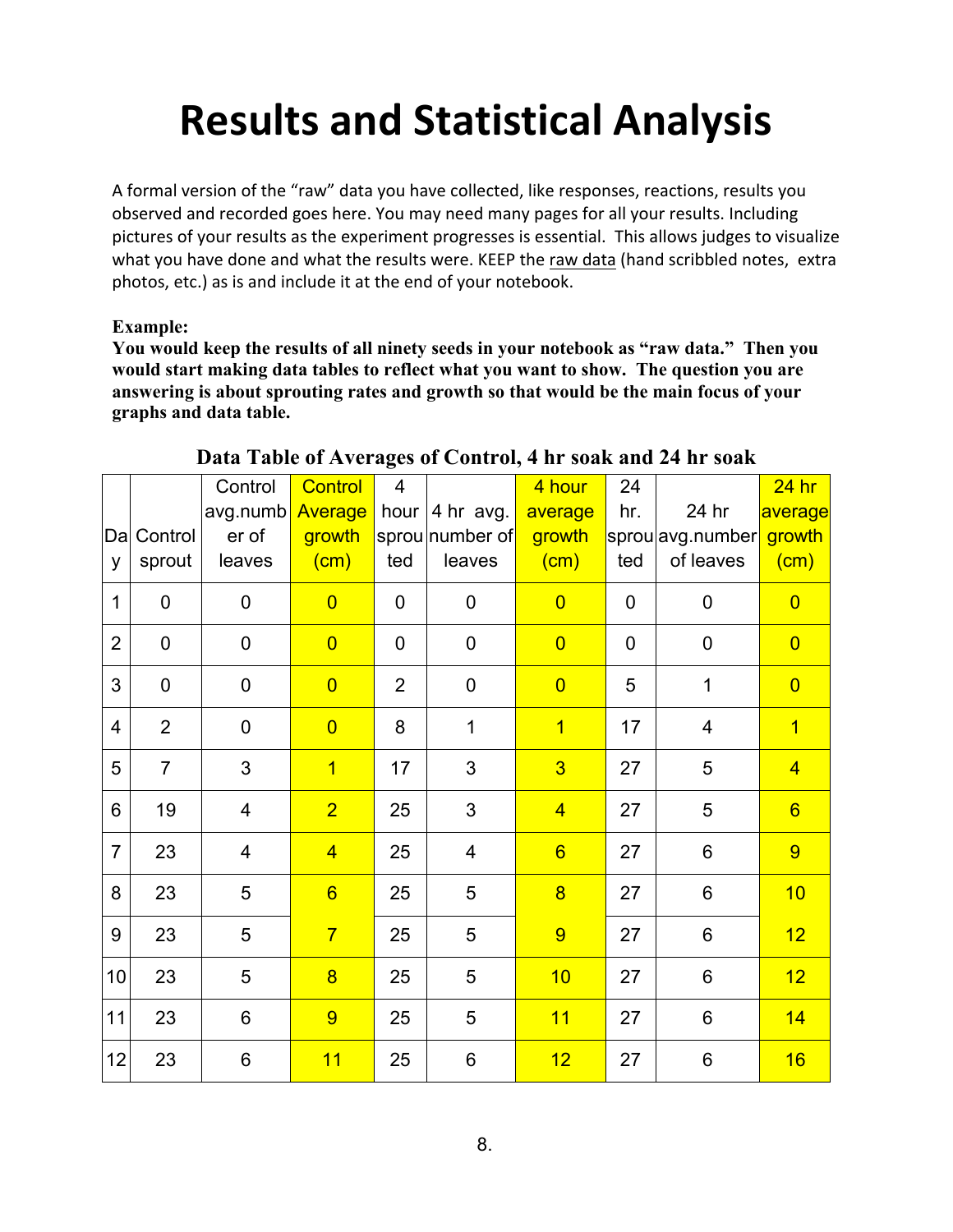Next you would start adding some of the charts to demonstrate how you answer the questions.

You would start by talking about each graph and what they represent. For example:



To calculate the rate of growth one compares the slopes or steepness of the lines:  $(y_2-y_1) \div (x_2-x_1)$  and I will use the beginning and ending points in my calculations: Control:  $(11-0) \div (12-0) = 0.916$  cm/day Four hour soak:  $(12-0) \div (12-0) = 1.00$  cm/day 24 hour soak:  $(16-0) \div (12-0) = 1.33$  cm/day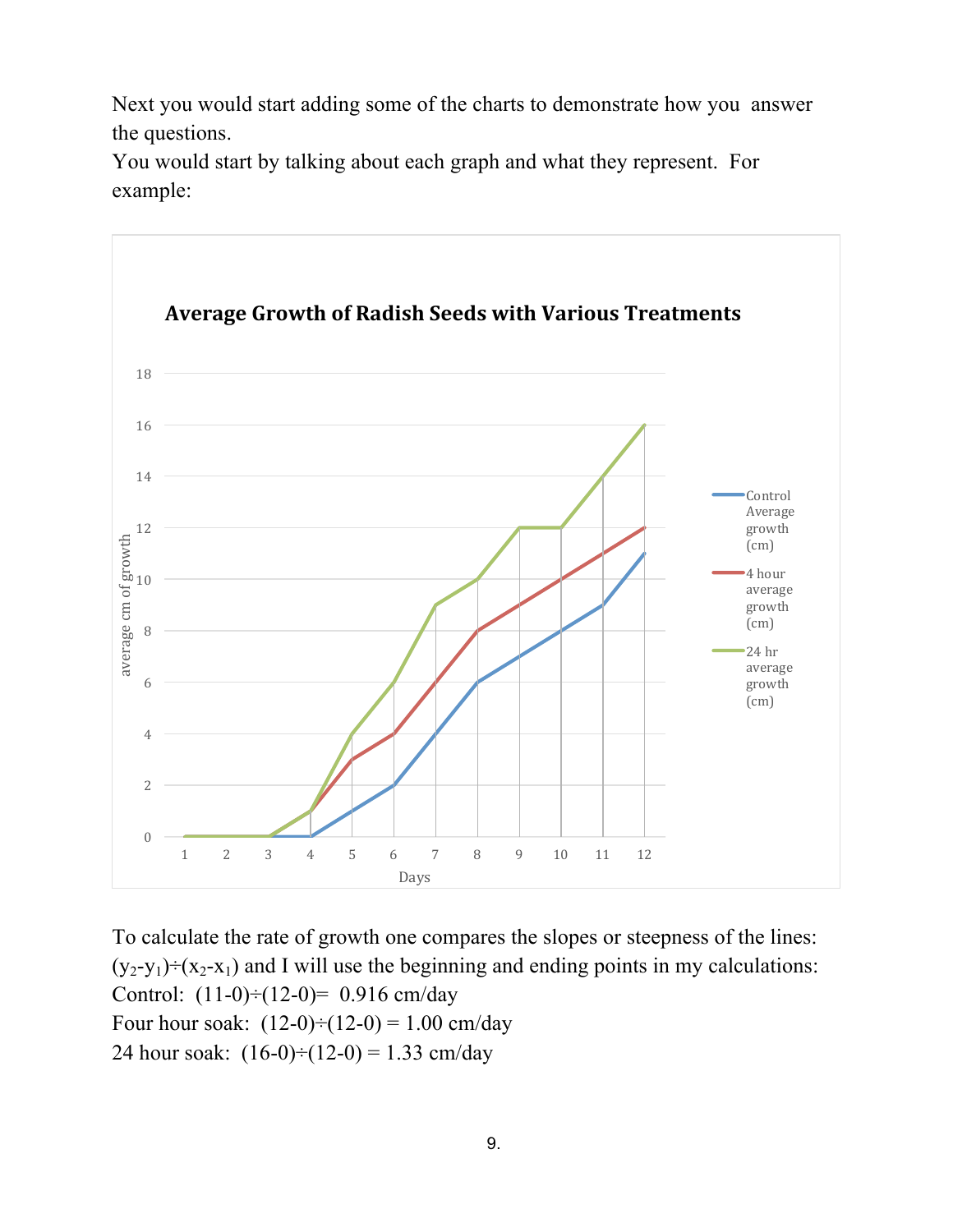The larger the number for the slope of the line, the faster the rate of growth of the plants. By comparing these numbers, it is apparent that the 24 hour soak had a faster rate of growth. Percent change in growth for each is:

4 hour soak:  $(1.00-0.916) \div 0.916 \times 100 = 9.2\%$  increase in rate of growth from control

24 hour soak:  $(1.33-0.916) \div 0.916 \times 100 = 45.2\%$  increase in rate of growth from control

(If you are further along in your understanding of statistics, another way of showing this is to do a best fit line (trend line) and an  $R^2$  value on the graph using the computer to draw the trend line and calculate the  $R^2$  value)



The same kind of analysis can be done on these slopes as was done previously.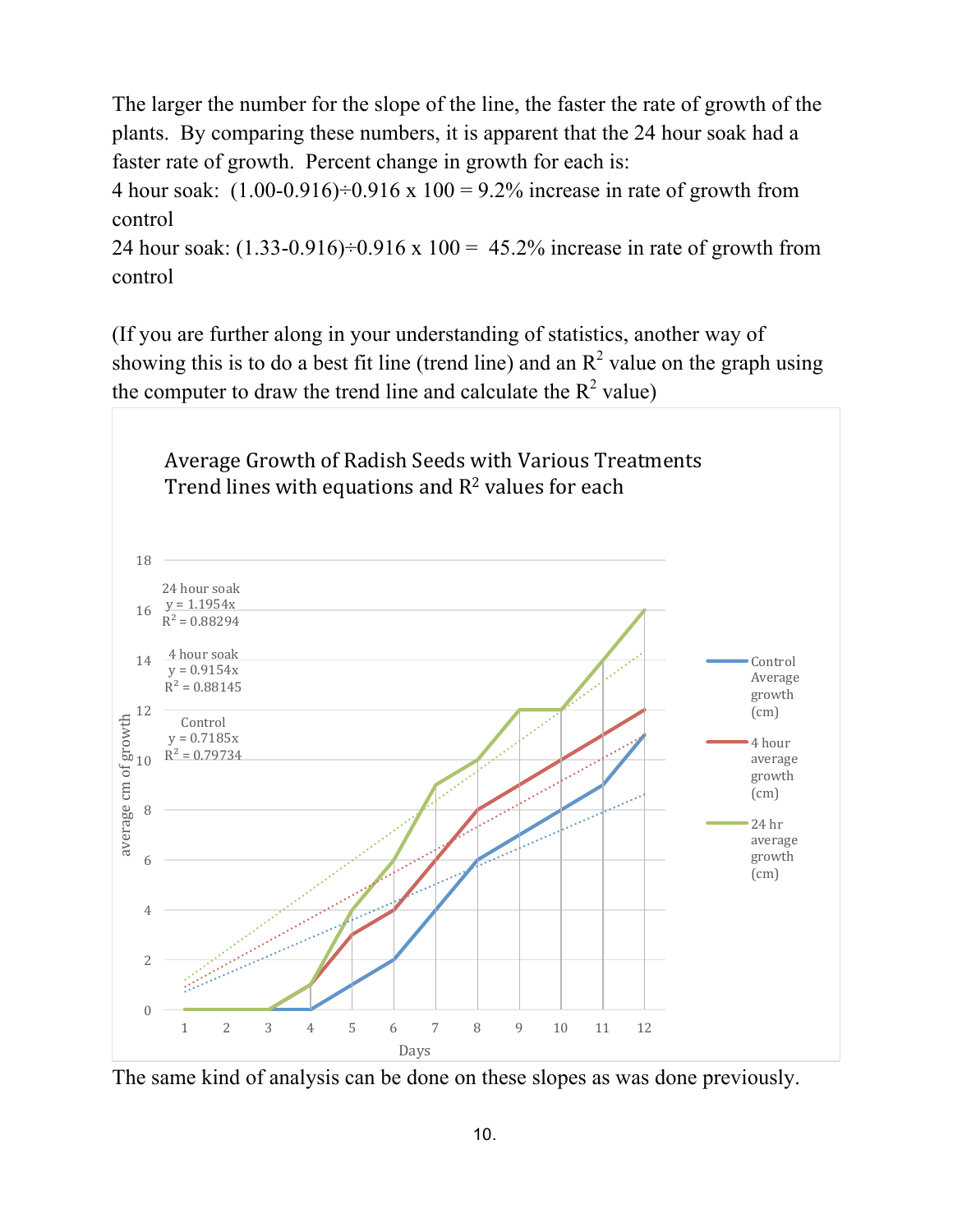Slopes differ from previous calculations because all data points are taken into consideration rather than just two in the other example

The trend line is the best fit line for the data. One can use the  $R^2$  value to see how much deviation the points are from the trend line. An  $R^2$  value of 1.00 means all the points are exactly on the line. Usually an  $\mathbb{R}^2$  greater than 0.7 means that the trend line is a good representation of your data. One can then compare the slopes of the lines that are in y=mx+b format to compare the data. The "m" is the slope of the trend lines and all the  $R^2$  values are greater than 0.7 so one can safely compare the slopes of these lines to show that they are statistically significant. There is no "b" value as the y-intercept is 0.



Percent sprouted = (number sprouted  $\div$  30) X 100 Calculations: Control:  $23 \div 30x100 = 77\%$ 4 hr. soak: 25÷30x100=83% 24 hr. soak: 27÷30x100-90%

The percent seeds that sprouted (germinated) were 77% for the control, 83% for the four-hour soak and 90% for the 24-hour soak. This is shown in the above graph.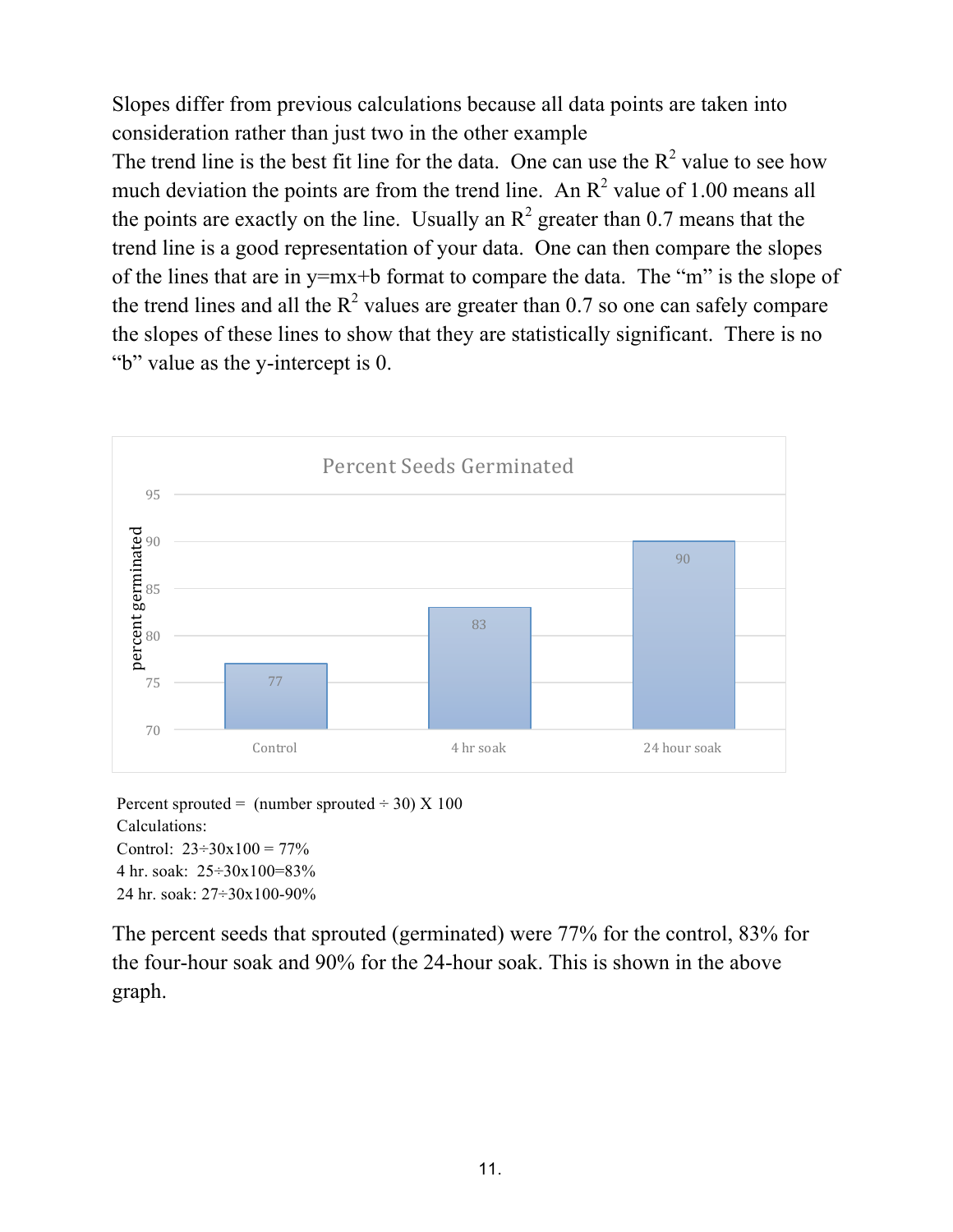

 To calculate percent increase from control, the following was done: (Percent soaked – percent control) ÷ percent control x 100

```
Calculations:
4 hr. soak 
       83-77=6
       6\div 77 x 100 = 7.8\%24 hr. soak
       90-77=13
        13 \div 77x100 = 16.9\%
```
There is a 7.8% increase for the 4 hour soak and a 16.9% increase for the 24 hour soak from the control of sprouting (germinating).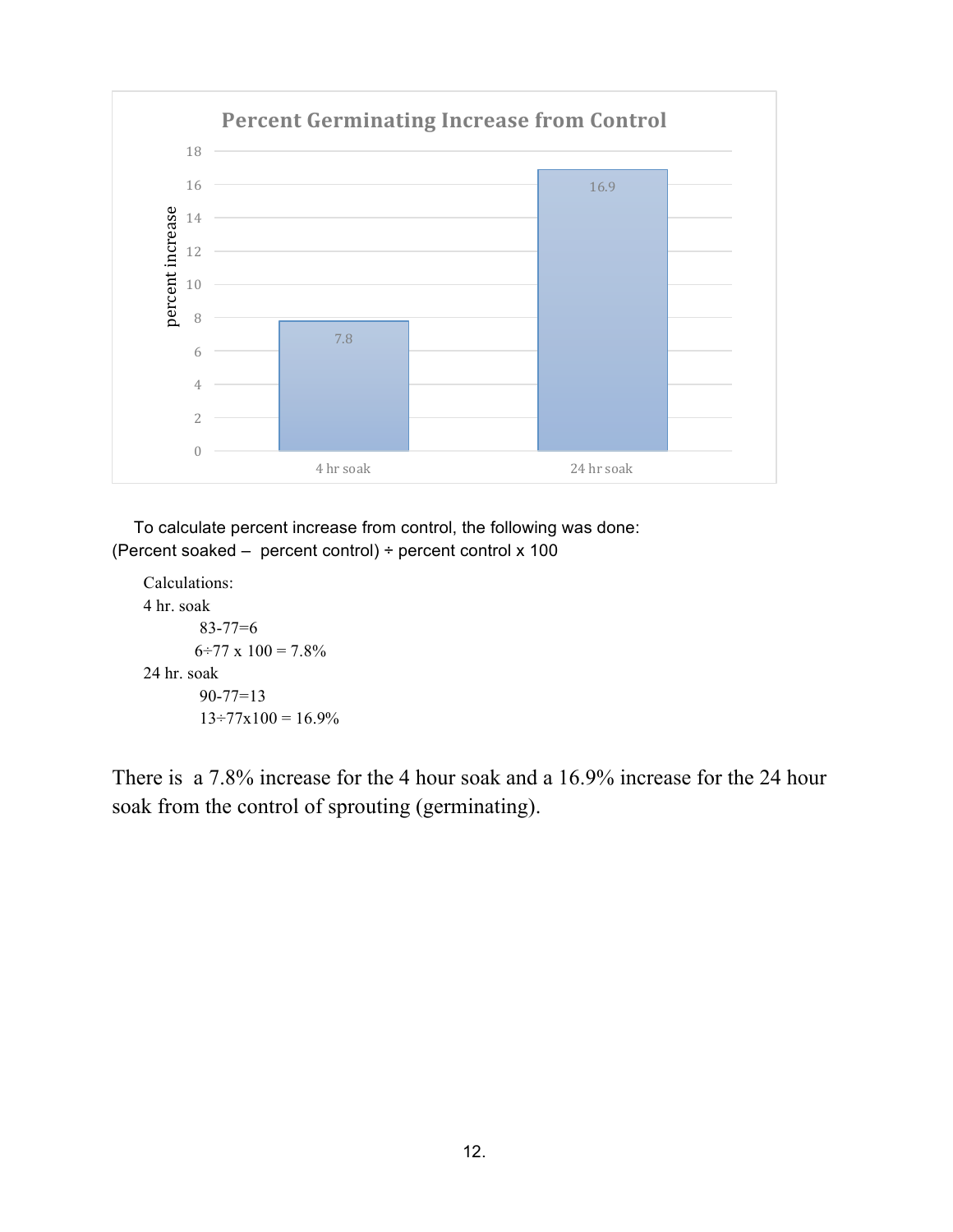

The average growth for the different treatments are 11 cm for the control, 12 cm for the 4 hour soak and 16 cm for the 24 hour soak.



To calculate growth increase from control, the following was done: (growth soaked – growth control)  $\div$  growth control x 100

| 4 hr. soak:                          | The final average growth for the 24 hour soak  |
|--------------------------------------|------------------------------------------------|
| $12-11 = 1 \div 11 \times 100 = 9\%$ | was 45% higher than the control and the 4 hour |
| 24 hr. soak:                         | soak growth was 9% higher than the control.    |
| $16-11=5 \div 11 \times 100 = 45\%$  |                                                |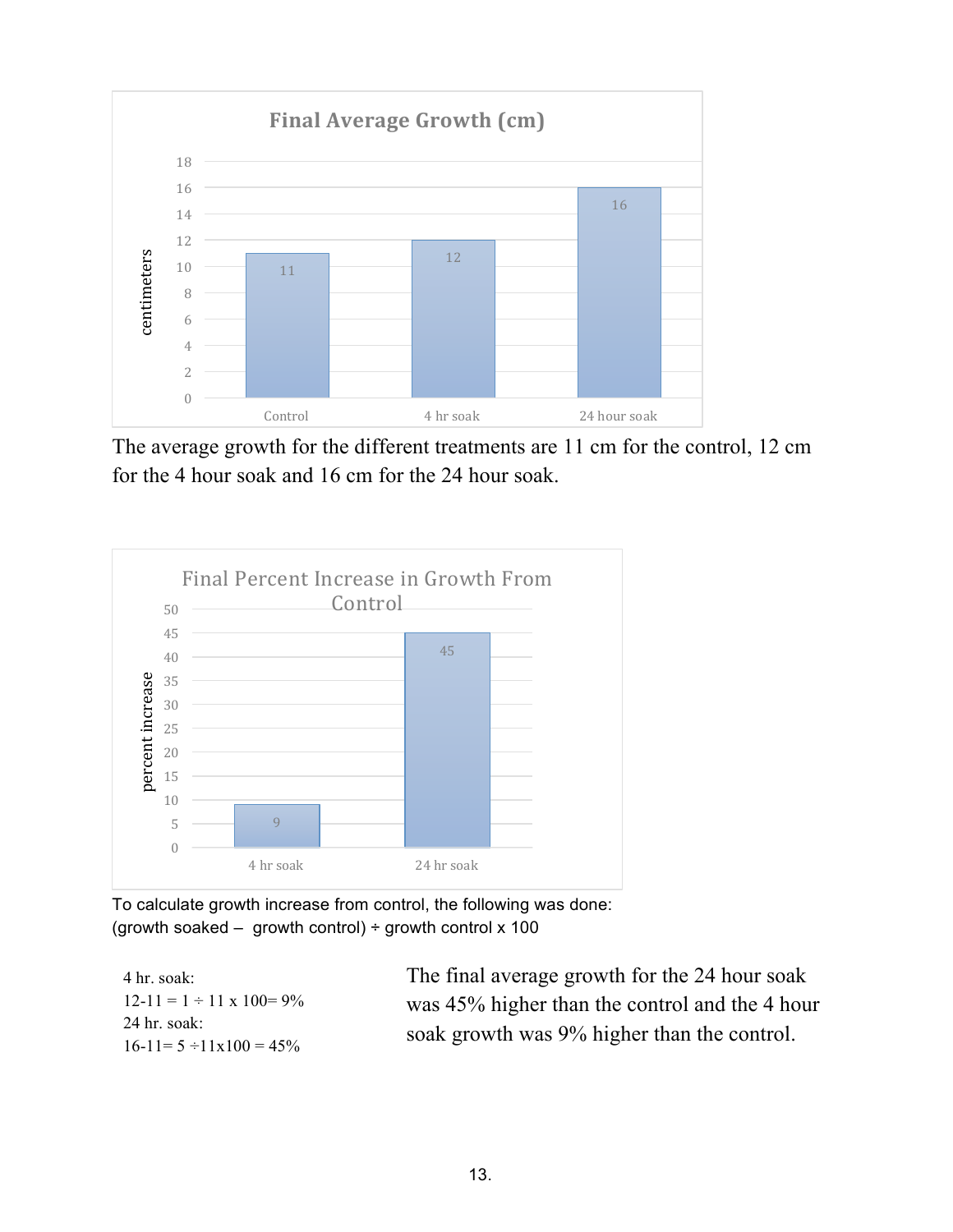

To calculate the percent increase in 24 hour soak versus 4 hour soak:

(24 hour soaked percent germinated  $-4$  hour soaked percent germinated )  $\div$  4 hour percent x 100

To calculate percent increase in growth of plants:

Growth of 24 hr soak – growth of 4 hr soak) ÷ growth of 4 hr soak x 100

This final graph represents the difference in germination and growth from the 24 hour and 4 hour soaks. The 24 hour soak had 8.4% more sprouted seeds and the plants had 33.3% more growth than the 4 hour soak.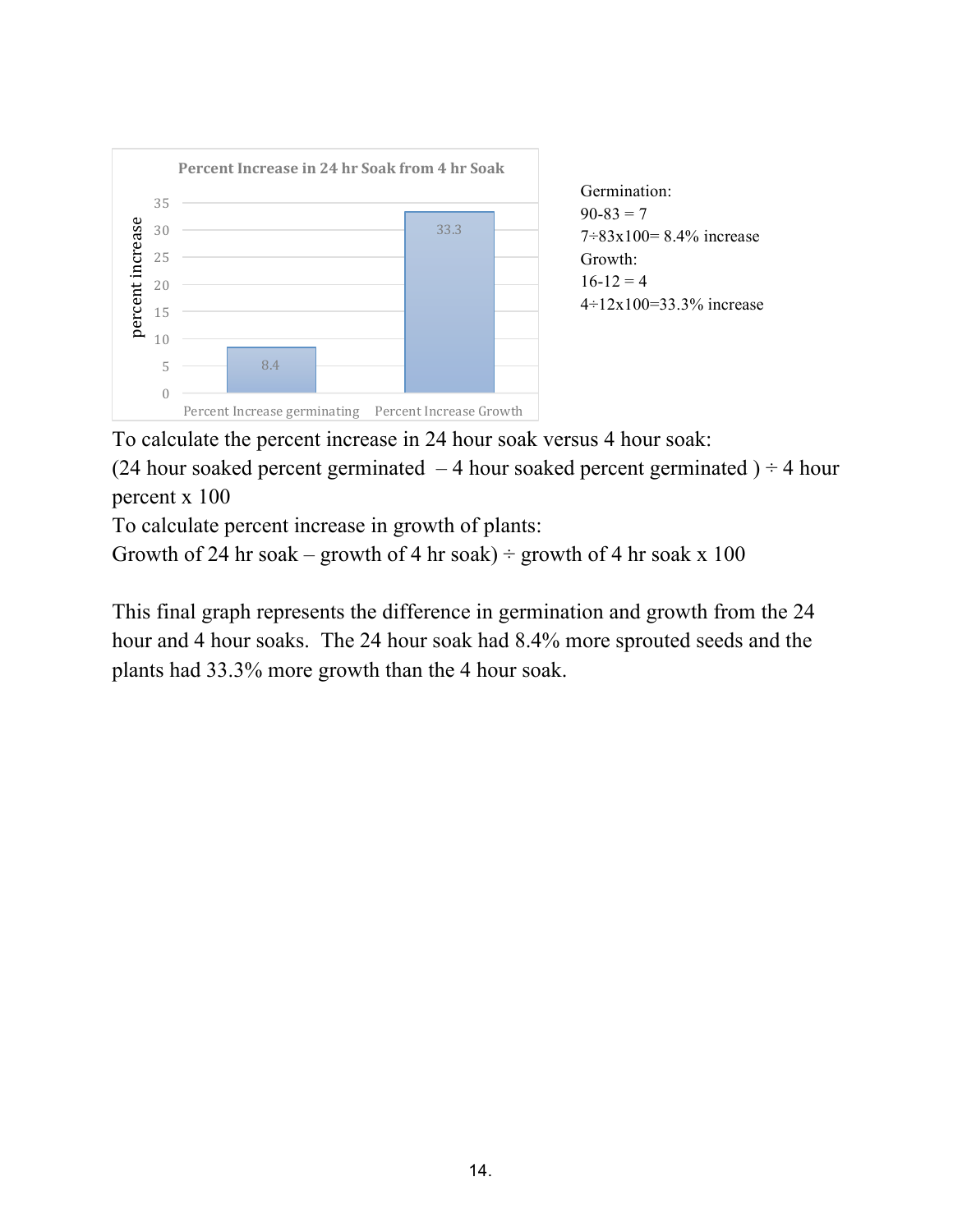# **Analysis**

You've just organized your data into tables and graphs. What information does the data you collected tell you? What trends or patterns do you see?

By closely analyzing your data and identifying any patterns, you will be able to draw and support a conclusion.

In your Analysis summary, identify and discuss any trends or patterns that you see in your data.

Compare and contrast the data. Refer to the calculated averages/mean, median, mode, percentage differences, and/or standard deviation or other statistical analyses.

The statements in your analysis need to be objective and based only on the data.

### **Example:**

**Based on the results soaking the seeds in tap water for 24 hours is beneficial to the germination as well as the growth of the radish plant. Germination % and growth rate were greater in the 24 hr soaked seeds compared to the control and to the four hour soaked seeds.** 

**Germination %--**

**There was a 16.9% increase in germination of the seeds when soaked for 24 hours vs. control. For 4 hr. soaked seeds, there was a 7.8% increase in germination compared to control.** 

### **Growth Rate--**

**The 24 hour soaked seeds growth rate was 9% more than the four hour soaked seeds and 45% more than the control. The growth rate shows the higher value for the 24 hour soak at 1.33 cm/day versus 0.916 cm/day for the control and 1.00 cm/day for the four-hour soak.**

**There was no difference in the average number of leaves per plant per treatment.**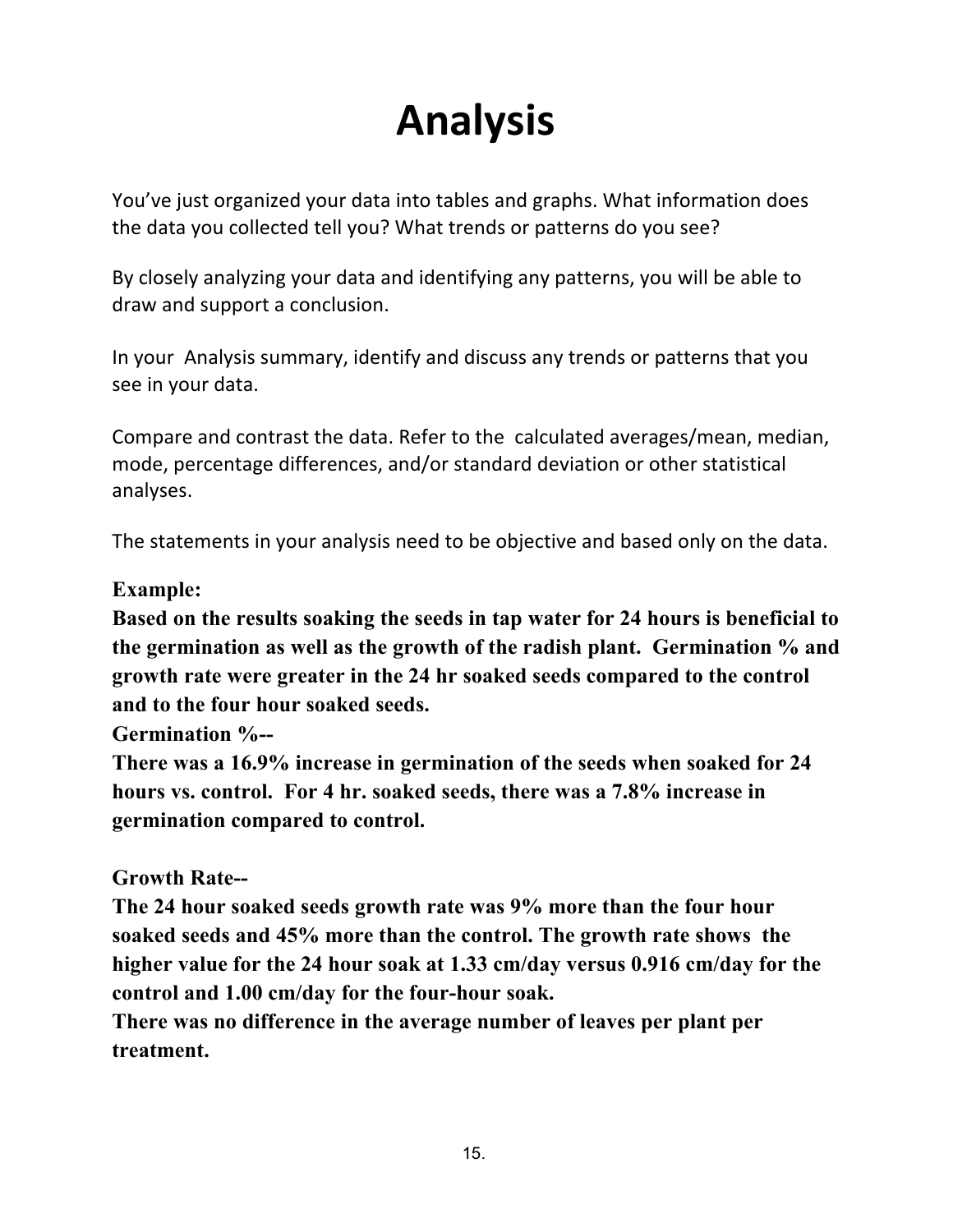## **Conclusion**

In the conclusion you restate your questions/problem, your hypothesis and state whether your hypothesis was supported or not. You then use your data and your background research to offer an explanation as to why you think you got these results.

#### **Example:**

**The question of soaking seeds for differing amounts of time before planting to obtain a higher germination and growth rate was addressed. The hypothesis was that the four-hour soaked seeds would have a higher germination rate and growth rate. The hypothesis was not supported by the data as the 24 hour soaked seeds had a higher germination percentage and better growth rate. Based on the review of literature it seems that the coating on the seeds became more permeable the longer the seeds soaked. As the seed coverings became more permeable, the inside of the seeds may have absorbed the water better and started the process of germinating. This would lead to a better germination percentage which would result in a higher yield from the garden. It also affected the growth rate in that the growth rate was higher for the 24 hour soak than the 4 hour soak or the control.**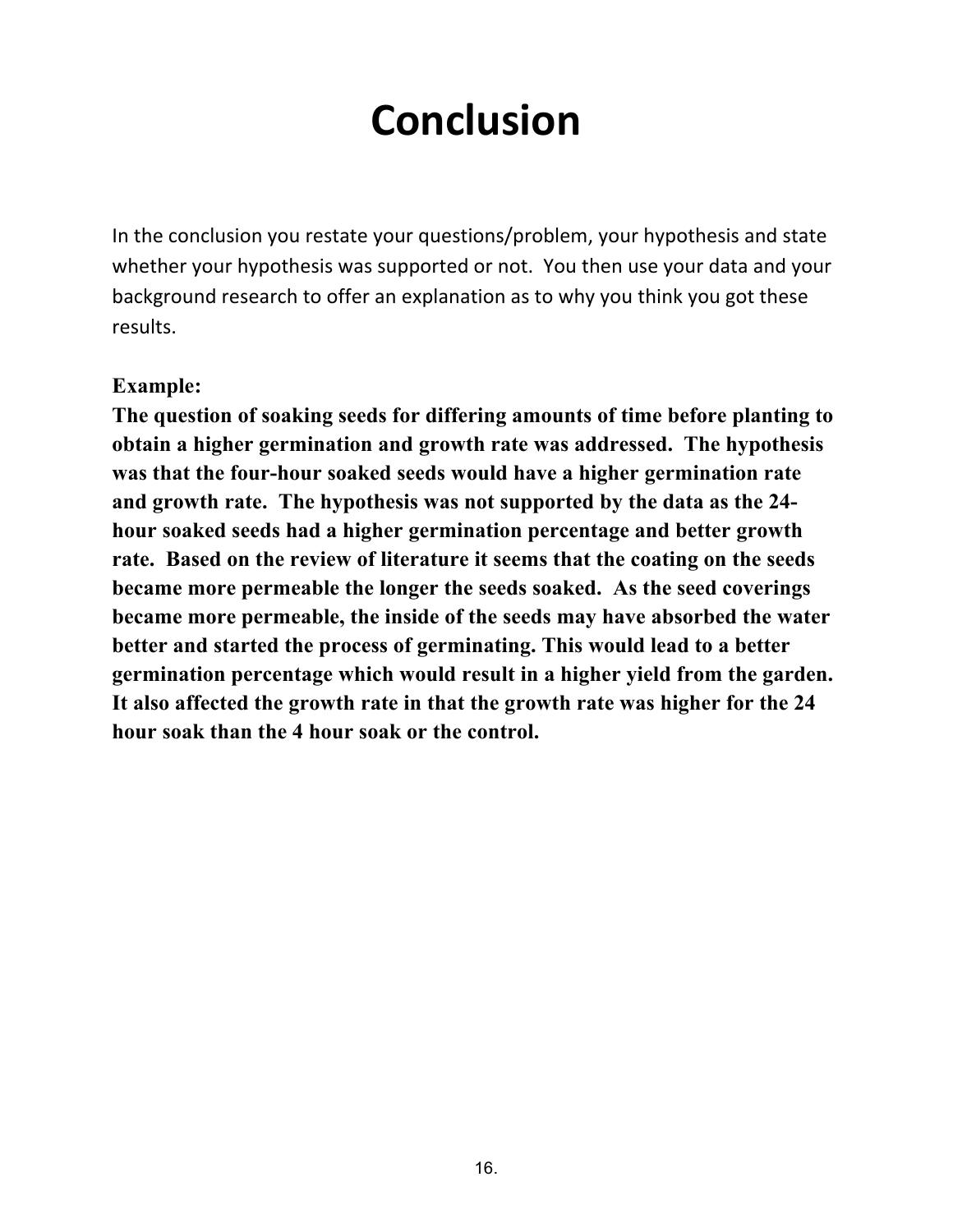## **Recommendations**

Here is where you tell what problems arose during your experiment and what you would have done differently. Also if you were to continue this project, what would you do next?

### **Example:**

**If I were to continue to do this project, I would try different kinds of seeds that would normally be found in a family garden. I also might try adding a mild fertilizer to the water during the soaking to see if that changes the data.**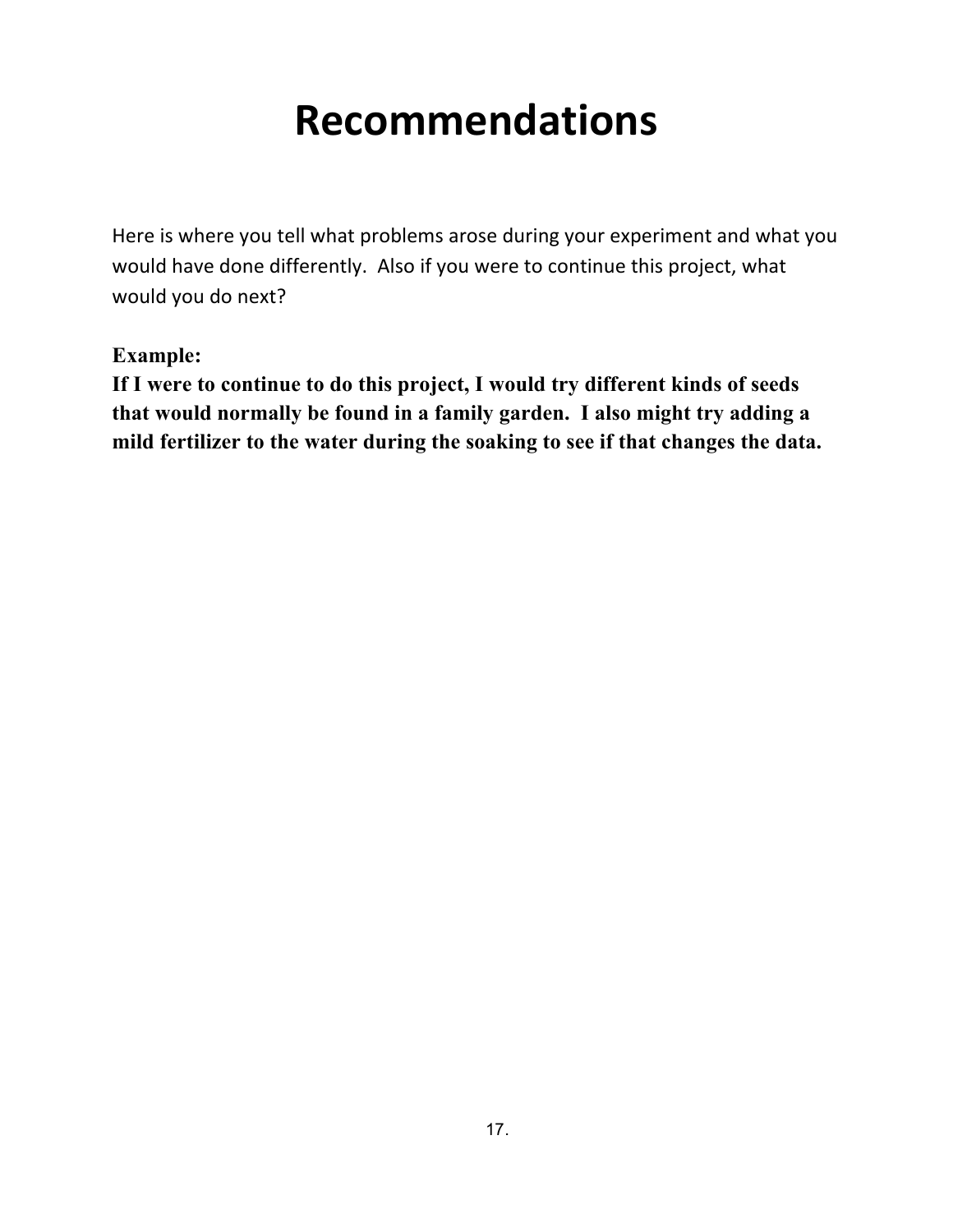# Works Cited/Bibliography

Here is where you list the sites where you used in your background research. Junior Division needs a minimum of five sites and Senior Division needs a minimum of ten sites. You can reference MLA for information as to how the sites should be listed or another format if your school uses a different one other than MLA.

### **Example:**

### **All About Radishes. Burpee Company.**

https://www.burpee.com/gardenadvicecenter/vegetables/radishes/all-aboutradishes/article10099.html